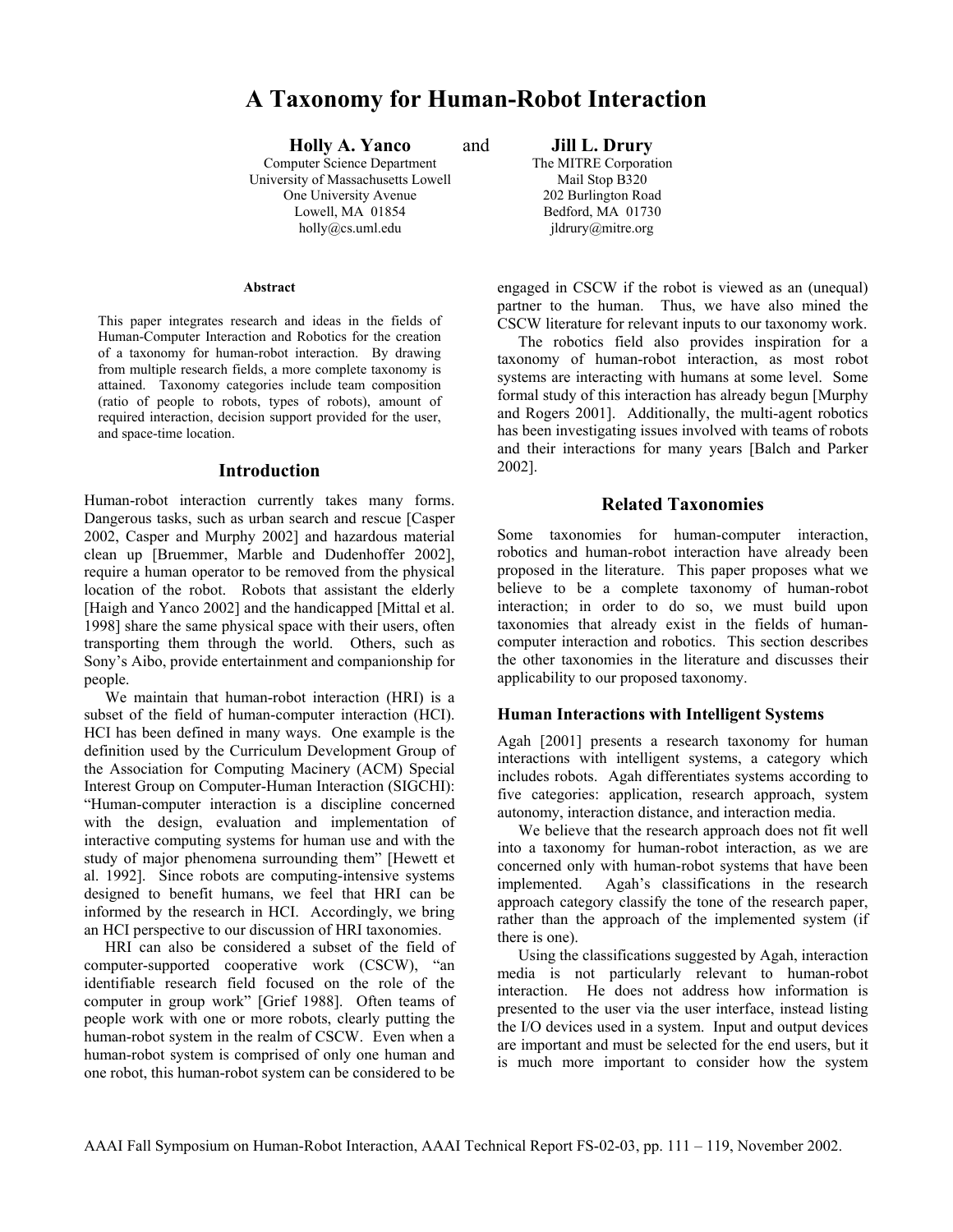provides decision support in the interface by presenting relevant information.

While application does play a role in the classification of a system, its impact is on the interaction distance and team composition, so we do not include this as a separate category in our taxonomy.

We do include interaction distance and system autonomy in our taxonomy. However, we allow for a finer granularity in system autonomy than Agah, who specifies the categories of "without autonomy" and "with some autonomy." With interaction distance, we have fewer categories in our taxonomy, choosing to treat the case of an operator and a robot in different locations as one category, instead of including "different rooms/buildings," "different cities/countries," "earth/space," and "earth/subsea." These categories are concerned with the time lag in interaction, which we handle in our time/space taxonomy category.

## **Human-Robot vs. Human-Computer Interaction**

Scholtz [2002] states that human-robot interaction differs from human-computer interaction in four dimensions, which can be considered categories for a taxonomy of human-robot interaction. The four dimensions are the levels of human interaction, the necessity of environment interaction for mobile robots, the dynamic nature of robots in their tendencies to develop hardware problems, and the environment in which interactions occur.

Scholtz proposes three levels of human interaction that are possible. In the first, supervisory interactions take place between a human and a robot in a remote location. The supervisor needs to know the mission, an overview of the situation, the capabilities of the robot and any problems, and how the robot interacts with other robots (if there are any). Scholtz points out that this interaction level is similar to the HCI domain of complex monitoring devices.

The second level of interaction is peer to peer, where each human and robot contributes to a team according to his/its capabilities. In this situation, the human user will need to know the status of the robot, the robot's world model, other interactions that are occurring, and the robot's action capabilities.

The final level of interaction is mechanic, where a user is teleoperating a robot, requiring the user to be a skilled user of the robot. In this level, the user needs to know similar things to the peer to peer level, but must also have information about the robot's sensors, other jobs that need attention, effects of adjustments on plans and other interactions, and mission overview and timing constraints. This interaction level has several drawbacks, including the need for high bandwidth communication, cognitive fatigue from repetitive tasks and information overload [Murphy and Rogers 1996].

## **Time-space taxonomy**

In accordance with our contention that HRI can be viewed as part of the CSCW field, we examined taxonomies associated with CSCW. The canonical CSCW taxonomy is the so-called "time-space taxonomy" [Ellis et al. 1991]. The time-space taxonomy divides CSCW into four categories based on whether collaborators are using computing systems at the same time (synchronous) or different times (asynchronous), while in the same place (collocated) or in different places (non-collocated). For example, email systems fall into the category of asynchronous and non-collocated, while video teleconferencing systems are primarily synchronous and non-collocated. Computer-assisted crisis management spaces ("war rooms") can be used in an asynchronous yet collocated manner by teams on different shifts, while electronic meetings rooms are designed to support synchronous and collocated operation during computerassisted face-to-face meetings.

The time-space taxonomy is applicable to HRI, as we describe below in the taxonomy, because it is useful to be able to talk about whether the humans and robots are working together at the same time or different times, in the same place or in different places.

## **Collaborative application taxonomy**

Another taxonomy of CSCW applications, called a "collaborative application taxonomy" [Nickerson 1997], extends the time-space taxonomy to add a "modal" dimension: the mode of communication used by collaborators. The three modes of communication identified by Nickerson are audio, visual, or document (data); these modes may be used alone or in combination, yielding seven different possible communication approaches. Combined with the four possible time-space categories, there are 28 total categories in the collaborative application taxonomy.

The collaborative application taxonomy does not provide an adequate description of HRI because humanrobot and robot-human communication can take forms other than audio, visual, or data (for example, communication can be tactile or haptic). Nickerson's implicit assertion, that the communication mode used by collaborators is an important characteristic of collaborative systems, nevertheless has merit. In human-robot collaborative systems, communication mode is analogous to be the type or means of control from the human(s) to the robot(s) and the type of sensor data transmitted (or available to be transmitted) from the robot(s) to the human(s). Thus human-to-robot control type and robot-tohuman sensor information type are included in our taxonomy below.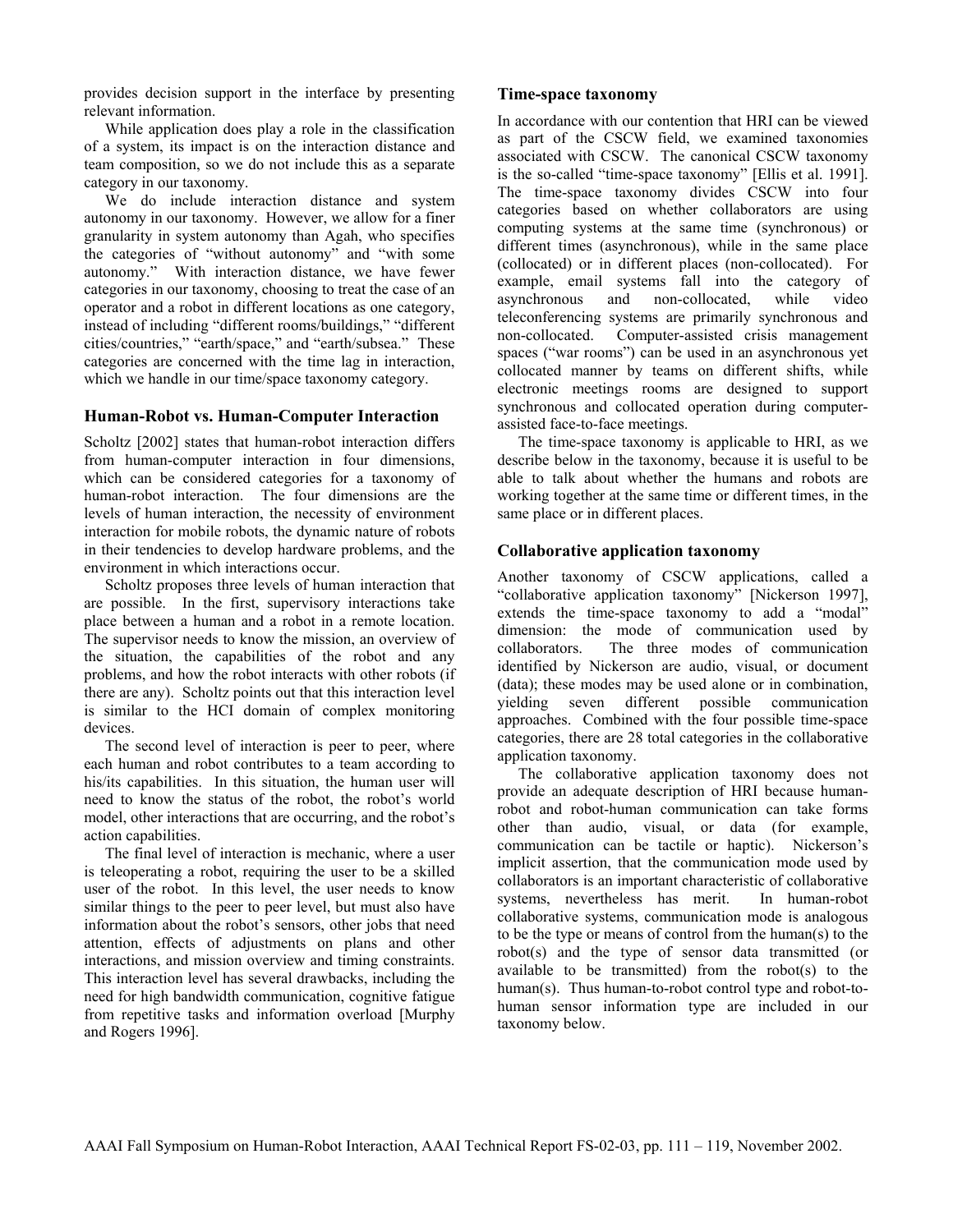## **Multi-agent robot taxonomy**

Taxonomies for systems with multiple robots have also been detailed [Dudek et al. 2002] and [Balch 2002]. Since human-robot teams may contain mutiple robots, it is appropriate to examine these taxonomies and their contributions to a taxonomy for human-robot interaction.

Dudek, Jenkin and Milios [2002] point out that the task to be accomplished impacts the organization of a multirobot team. Some of these tasks require multiple agents, as they can not be completed by a single robot. Other tasks traditionally use multiple agents, but interaction is limited. A third category is traditionally single agent tasks, meaning additional agents do not add to the speed or efficiency of the solution. Finally, there are tasks which could benefit from the use of multiple agents, although they may also be performed by a single agent.

Balch [2002] specifies a taxonomy for the task and reward of a multi-robot group. The task and reward taxonomy is divided into a number of categories: time (how long task is allowed, plus if synchronization is required), criteria for measuring performance (time horizon for optimization), subject of action (robot movement or object movement), resource limits (power, intra-team competition, external competition), group movement, and platform capabilities (task can be performed by a single agent, requires multiple agents, requires dispersed agents, can observe all relevant features of the world, only can get partial information, and requires communication).

Dudek, Jenkin, and Milios also use several dimensions are used for classifying multi-robot systems: group size, communication range, communication topology, communication bandwidth, group reconfigurability, processing ability of each group member, and group composition. This taxonomy differs from Balch by removing the task requirements explicitly from the discussion. Instead, the focus is on the composition, abilities and interactions of the group.

## **Taxonomy for Human-Robot Interaction**

Taxonomy categories, classifications, and examples are described in this section.

## **Autonomy Level / Amount of Intervention**

The amount of intervention required for controlling a robot is part of our taxonomy, because it is one of the defining factors for human-robot interaction. There is a continuum for robot control ranging from teleoperation to full autonomy; the level of human-robot interaction measured by the amount of intervention required varies along this spectrum. Constant interaction is required at the teleoperation level, where a person is remotely controlling a robot. Less interaction is required as the robot has greater autonomy.

In this category, we measure the autonomy level (*AUTONOMY*) and amount of intervention required (*INTERVENTION*). The autonomy level measures the percentage of time that the robot is carrying out its task on its own; the amount of intervention required measures the percentage of time that a human operator must be controlling the robot. These two measures sum to 100%.

Teleoperated robots are fully controlled by a robot operator, usually at a distance. For example, ROBONAUT [Ambrose et al. 2000] is a teleoperated robot that has been developed by NASA. The robot can be controlled either from a spacecraft or from the ground; its operator wears gloves to move the hands of the robot and glasses to see the robot's view of the world.<sup>1</sup> ROBONAUT has *AUTONOMY*=0% and *INTERVENTION*=100%.

At the other end of the spectrum are robots with full autonomy. Examples of this type of control can be found in robots that give tours and delivery robots. Polly [Horswill 1995] gave tours of the  $7<sup>th</sup>$  floor of MIT's Artificial Intelligence Laboratory. Minerva [Thrun et al. 1999] gave tours of the Smithsonian. Other robots, such as Carmel [Kortenkamp et al. 1993] and Dervish [Nourbakhsh 1998], could navigate indoor spaces and perform delivery tasks. All of these systems used maps of the environment and could localize themselves on the map. At this end of the continuum, the robots have *AUTONOMY* near 100% and *INTERVENTION* near 0%.

In between these two points is a large continuum of robot control, often called shared control. With shared control, the robots are able to do some part of the task and the human operator must do some part of the task. For example, the Wheelesley robotic wheelchair system [Yanco 2000] took over low-level navigation tasks such as path centering and obstacle avoidance in indoor and outdoor environments, while the wheelchair's user was responsible for the high-level directional commands. This wheelchair system would be classified *AUTONOMY*=75% and *INTERVENTIO*N=25%.

Shared control has traditionally operated at a fixed point, where the predefined robot and operator responsibilities remain the same. However, it is easy to imagine situations where it would be desirable to have a system that could move up or down the autonomy continuum. Human operators may wish to override the robot's decisions, or the robot may need to take over additional control during a loss of communications. Research in this area has been called adjustable autonomy, sliding scale autonomy and mixed initiative. For examples of work in this area, see [Kortenkamp et al. 2002], [Kortenkamp et al. 2000], and [Bruemmer, Dudenhoffer, and Marble 2002]. Robots that can vary their autonomy levels would have ranges for their *AUTONOMY* and *INTERVENTION* values.

 $\overline{a}$ 

ROBONAUT's researchers are currently investigating the use of some autonomy in the system.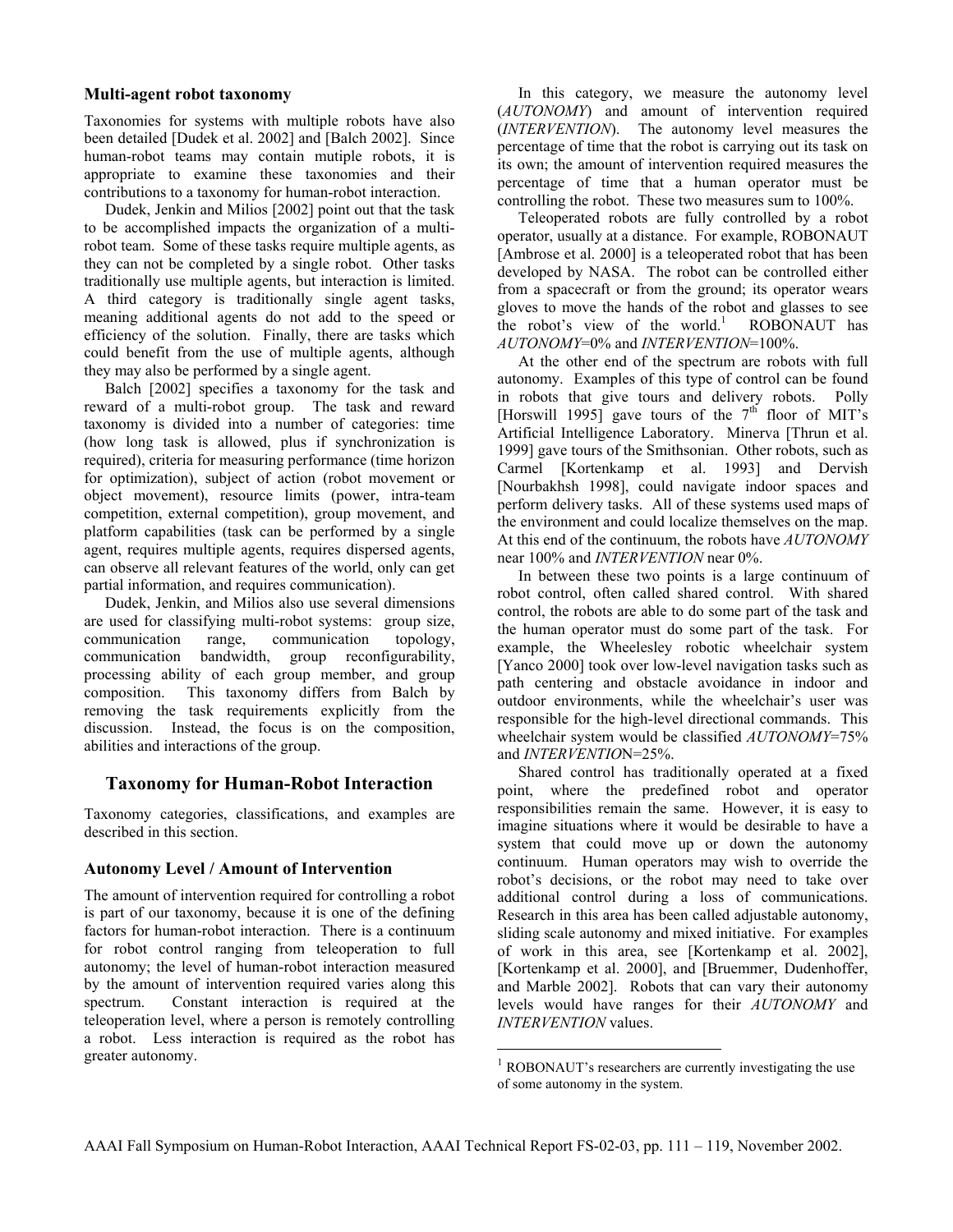## **Ratio of people to robots**

The ratio of people to robots directly affects the humanrobot interaction in a system. This taxonomy classification does not measure the interaction between the operators and the robots, simply the numbers of each. The value of *HUMAN-ROBOT-RATIO* is denoted as a non-reduced fraction, with number of humans over the number of robots. If the number of operators or the number of robots is variable within the system, a range may be specified in either the numerator or denominator of the ratio.

#### **Level of shared interaction among teams**

While the ratio of humans to robots is a distinguishing characteristic of a human-robot system, the ratio alone does not provide complete insight regarding the approach to controlling robots. The question needs to be asked: if there are multiple human controllers, are these humans agreeing on commands prior to providing the robot(s) direction, or are they independently issuing commands that robot(s) need to prioritize and/or deconflict? Also, if there are multiple robots, are they each receiving and acting on commands independently, or are all robots receiving all commands and coordinating among themselves to determine which robot(s) should respond to which commands?

Figures 1 through 8 illustrate the various possibilities. A human is depicted by a circle labeled with an "H," and a robot is illustrated by a circle with an "R." Double-headed arrows indicate command flows between the humans and robots. In the simplest case, Figure 1 shows one human giving commands to one robot (*one human, one robot*), which sends sensor information back to the human. This case is illustrative of a person operating a wheelchair, or, in the more general HCI world, one person using a word processor program on a single computer.



*Figure 1*. One human controls one robot. Classification value: *one human, one robot*.



*Figure 2*. One human controls a group of robots, issuing one command that the robots coordinate among themselves to fulfill. Classification value: *one human, robot team.*

Figures 2 and 3 show one human controlling two robots. (A maximum of two robots and two humans are shown in each figure, but the same concepts hold for "many" as for "two.") In Figure 2, the human is giving a command to a group of robots that coordinate among themselves to determine which robot(s) should carry out which part(s) of the command (*one human, robot team*). An example of this case is when a person gives a command to a group of robots to clean a room. One robot may vacuum the carpet while another robot may wash the windows. In the complex computing arena, this situation is equivalent to a person starting a program that runs on multiple processors; the program determines which processes will run on which processors.

In contrast to Figure 2, Figure 3 depicts the situation in which one person gives different commands (depicted by a solid arrow versus a dashed arrow) to the different robots (*one human, multiple robots*). The robots do not necessarily need to know what the other robot(s) are doing in order to carry out their tasks. This case may occur in military situations, in which the goal is for one soldier to be able to control multiple robots, each of which may be assigned to destroy a different target. As an example in the CSCW field, one person may be engaging in multiple collaborations with different people using Instant Messenger.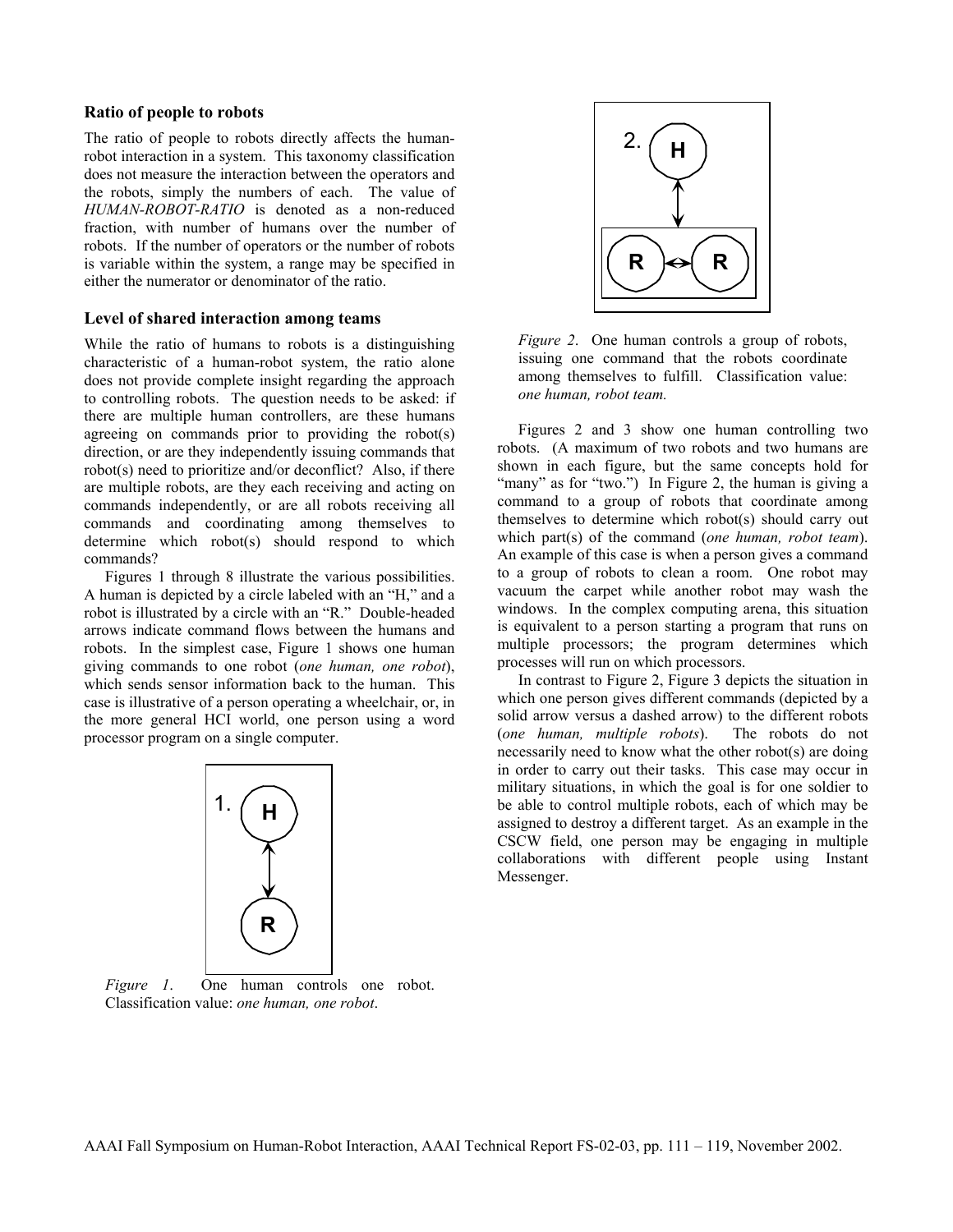

*Figure 3*. One human controls multiple individual robots, issuing multiple individual commands to robots that operate independently. Classification value: *one human, multiple robots.*

Figures 4 and 5 are the inverse of Figures 2 and 3: multiple people are controlling one robot. In Figure 4, the people coordinate among themselves to issue one command to the robot (*human team, one robot*). An example of this situation is when a firefighter and an emergency medical technician together agree on how a robot should be directed in an attempt to find a victim in a damaged building. A corresponding example in the CSCW field would be when a group of workers use Netmeeting to agree on changes to a Powerpoint briefing before sending it off to a client for review.



*Figure 4*. Humans agree on robot commands and issue one coordinated command to a single robot. Classification value: *human team, one robot*.

In Figure 5, the humans act independently, and send different commands (shown as two different types of arrows) to the same robot (*multiple humans, one robot*). The robot must deconflict and/or prioritize the commands before carrying them out. An example of this type of robot is a delivery robot, who is asked to deliver a sandwich to one person and a steak to another. The robot must decide which person's meal should be delivered first, perhaps based on a "first in, first out" scheme. The same type of delivery problem occurs in the web-based computing world when multiple people place orders with an small web-based company called OnePerson'sBusiness.com.



*Figure 5*. Humans issue different commands to a single robot that the robot must deconflict and/or prioritize. Classification value: *multiple humans, one robot*.

Figures 6 through 8 depict the cases with multiple humans directing multiple robots. Figure 6 illustrates a team of humans directing a team of robots (*human team, robot team*). The humans agree on one command that the robots then coordinate on to decide what robot(s) carry out what part(s) of the command. Such a situation may occur in a search-and-rescue operation that requires multiple robots to carry out tasks. A CSCW example would be when two opposing legal teams hold a computer-assisted videoteleconference to discuss a possible settlement. In this case, both teams had agreed in advance what their bargaining position is with respect to the other team.



*Figure 6.* A team of humans issue a command to a team of robots. The robots coordinate to determine which robot(s) performs which portion(s) of the command. Classification value: *human team, robot team*.

In Figure 7, a team of humans issues different commands to different individual robots (*human team, multiple robots*). The humans agree which command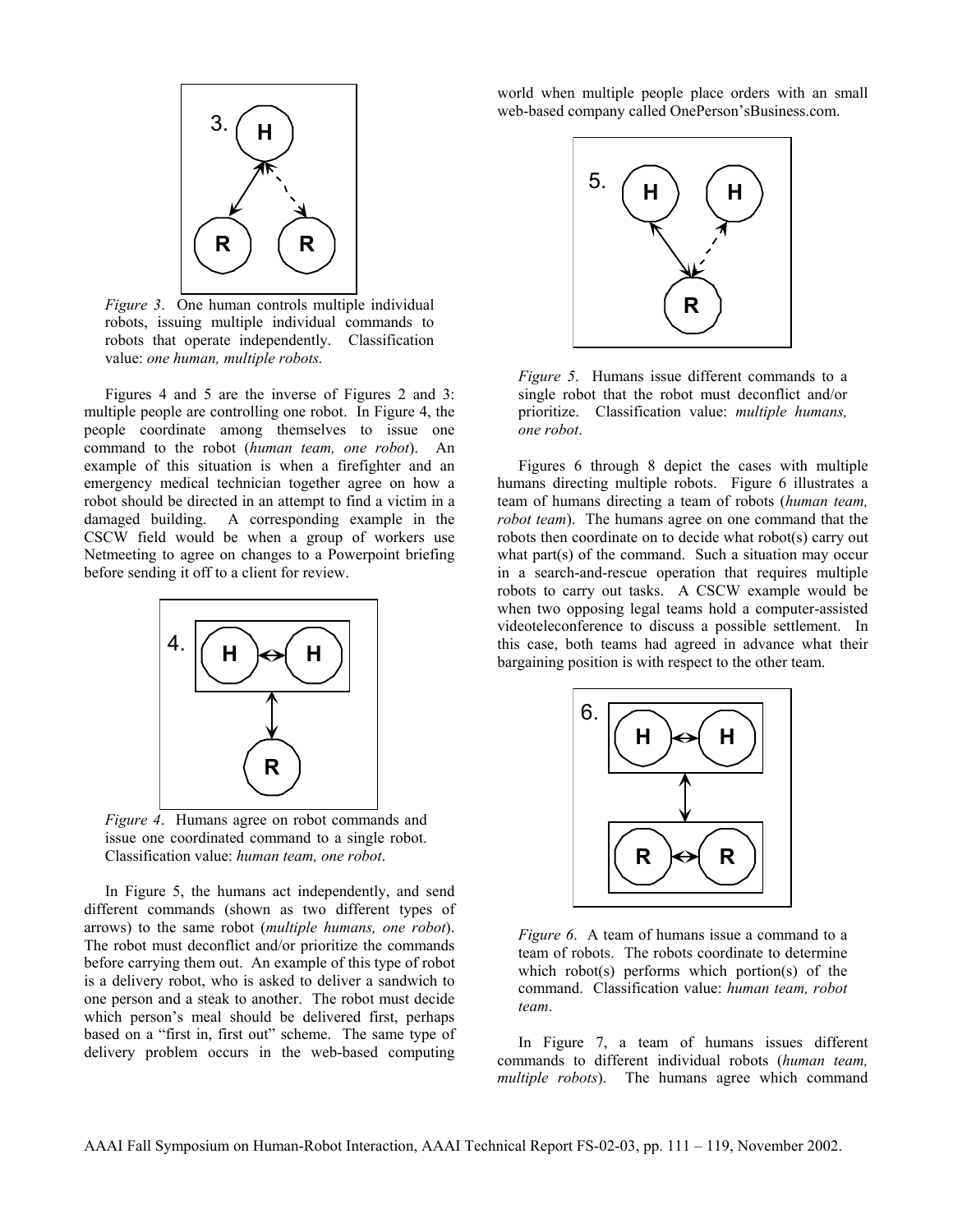should go to which robot, and each robot acts independently to fulfill the command (thus, no coordination is needed among robots). This situation may occur in the military, if multiple soldiers work together to direct individual robots to each destroy a different target. For a CSCW example, consider a team of people using an electronic meeting room to agree on a series of decisions that are carried out by individuals who are notified of their tasking via separate email messages.



*Figure 7*. A team of humans issues one command per individual robot. Classification value: *human team, multiple robots.*

Finally, Figure 8 shows the case where individuals do not coordinate prior to issuing different commands to a team of robots (*multiple humans, robot team*). The robots deconflict and/or prioritize the different commands as well as divide the commands among themselves prior to carrying them out. A group of cleaning robots that received instructions from multiple non-coordinating humans would fit in this category. An example in the CSCW field might be when individuals place orders with Amazon.com (which presumably handles orders using a coordinated team).

The taxonomy classification for the level of shared interaction among teams is *INTERACTION*. It can have one of the eight following values: *one human, one robot*; *one human, robot team*; *one human, multiple robots*; *human team, one robot*; *multiple humans, one robot*; *human team, robot team*; *human team, multiple robots*; and *multiple humans, robot team*. We do not include the category of "multiple humans, multiple robots," as we believe that some coordination must happen at either the human or robot end with multiple agents.

#### **Decision support for operators**

When discussing interface design for human-robot interaction, it is most important to consider the type of information that is provided to operators for decision support. This taxonomy category has a few subcategories: available sensor information, sensor information provided, type of sensor fusion, and pre-processing.



*Figure 8*. Individual humans issue different commands to a team of robots, which the robots must deconflict and/or prioritize and divide among themselves. Classification value: *multiple humans, robot team*.

The specification of available sensors is a list of sensing types available on the robot platform; the list may also contain the location of the sensors, although this is likely to be too detailed for our requirements. The *AVAILABLE-SENSORS* list is used as a baseline for understanding the values of *PROVIDED-SENSORS*, *SENSOR-FUSION*, and *PRE-PROCESSING*; we will know what was available to the interface designer when he or she selected the sensor information to be conveyed to the operator for decision making.

The sensor information provided, *PROVIDED-SENSORS*, is also a list of sensing types, which is a subset of *AVAILABLE-SENSORS*. All of the available sensor data may not be required for decision support. For example, a robot may use its sonars to navigate, but only a video image is provided in the interface.

The type of sensor fusion, *SENSOR-FUSION*, is specified as a list of functions. For example, if sonar and ladar values were used to build a map that was displayed, the sensor fusion list would contain {{sonar,ladar}→map}.

Finally, the amount of pre-processing of sensors for decision support is denoted in the *PRE-PROCESSING* list. If sonar values were used to create and display a map, the list would include {sonar→map}. If a video stream is processed prior to display to highlight regions of a particular color, say red, the list would include {video→highlight red regions}.

Measuring the use of sensor data in the user interface will allow us to determine how the amount of decision support affects the performance of an operator. It should be easier to control a robot that provides decision support in the form of a map rather than the raw sensor readings from all of the sonar sensors at each reading.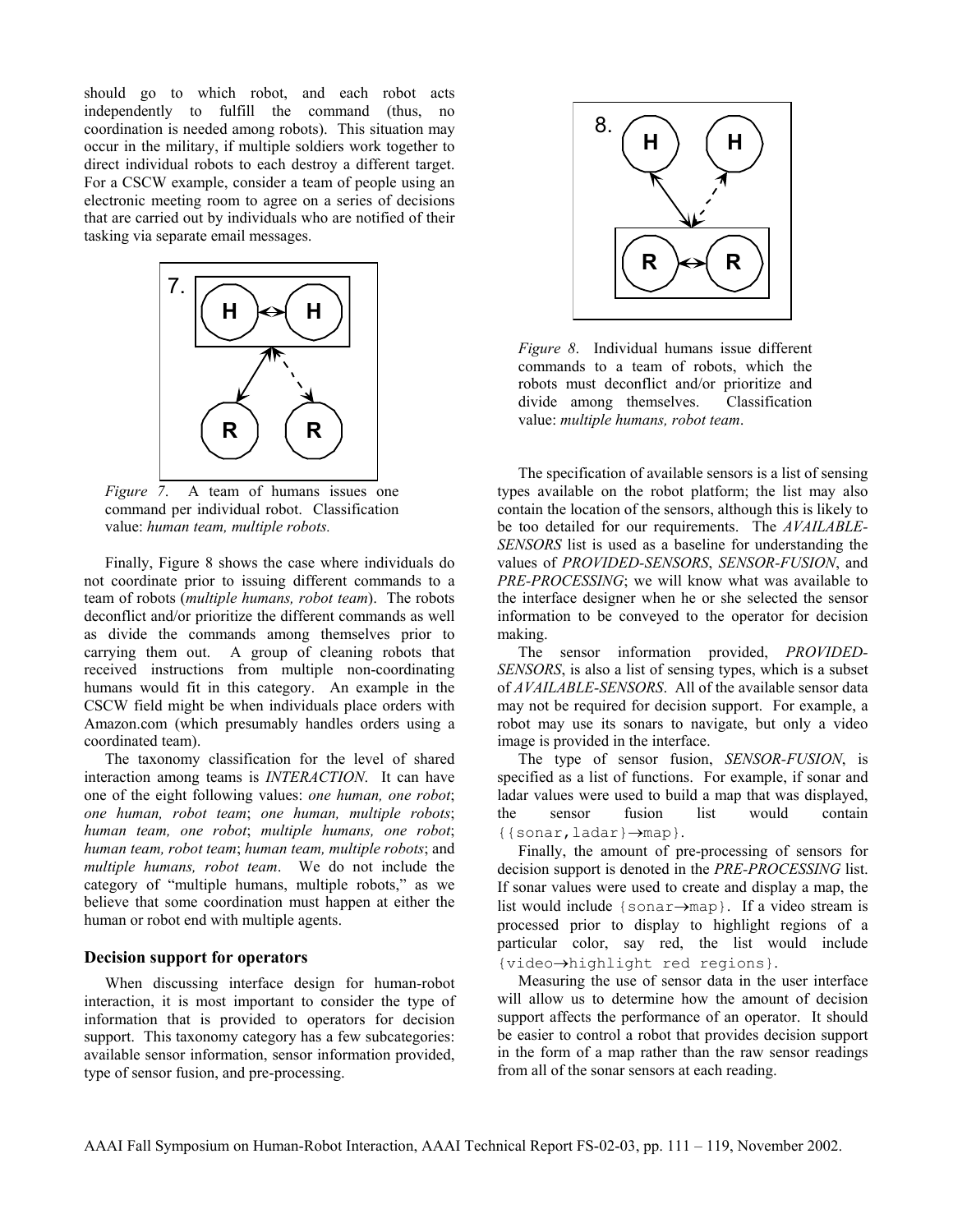## **Criticality**

While we do not include the application in our taxonomy, we do include a measure of the task's criticality, denoted *CRITICALITY*. Criticality measures the importance of getting the task done correctly in terms of its negative effects should problems occur. For example, if a robotic wheelchair were to

This is a highly subjective measure. To counteract this problem, we define a critical task to be one where a failure affects the life of a human. For example, the failure of a robotic wheelchair to recognize a down staircase could severely injure or kill its user. The failure of a Furby to act properly threatens no one. A hospital delivery robot does have some criticality in its task, since failure to bring a critical sample to the lab in time could be harmful. However, food delivery is a much less critical task, since a late delivery is unlikely to harm a person seriously.

Due to its subjective nature, *CRITICALITY* is broken into three categories: *high*, *medium* and *low*. Urban search and rescue has *CRITICALITY*=*high*; it is dangerous for its user to be near the disaster situation and it is important to find survivors quickly without damaging the building or hurting a trapped person. Robot soccer has *CRITICALITY*=*low*; if a robot team fails while playing another robot team, it will simply lose the game. The hospital delivery robot is an example of *CRITICALITY*=*medium*.

## **Time/space taxonomy**

The time-space taxonomy [Ellis et al. 1991] divides human-robot interaction into four categories based on whether the humans and robots are using computing systems at the same time (synchronous) or different times (asynchronous) and while in the same place (collocated) or in different places (non-collocated).

|              |                  | Time                       |                         |
|--------------|------------------|----------------------------|-------------------------|
|              |                  | <b>Same</b>                | <b>Different</b>        |
| <b>Space</b> | <b>Same</b>      | Robot<br>Wheelchair        | Manufacturing<br>robots |
|              | <b>Different</b> | Urban Search<br>and Rescue | Mars Rover              |

*Table 1*: Time-space taxonomy category, with examples.

Robots such as the Mars Rover fall into the category of asynchronous and non-collocated because they are largely autonomous and are located remote from their team of human controllers. Rescue robots operate primarily in a synchronous and non-collocated manner as they explore buildings or spaces too dangerous or too small for humans to enter. Robots on the factory floor may occupy the same space (and perhaps perform the same task) as a human worker doing the same task at a later time. Assistive robots, such as a robotic wheelchair, operate in a synchronous and collocated fashion as they are intended to help a person live better in his or her environment.

The time-space classification is specified in two values: *TIME* and *SPACE*. The possible values for *TIME* are *synchronous* and *asynchronous*. The possible values for *SPACE* are *collocated* and *non-collocated*.

## **Composition of Robot Teams**

Finally, our taxonomy contains a classification for denoting whether robot teams contain different types of robots or the same type of robot, if there is more than one robot in use. Homogeneous teams will lend themselves to a single interface more naturally (although it may need to be repeated for each robot). To present the information from heterogeneous teams, it is likely to be more difficult to present the sensor information from different types of robots in a coherent fashion that supports decision making for each individual robot.

This measure is called *ROBOT-TEAM-COMPOSITION* and can have the values *homogeneous* or *heterogeneous*. *Heterogeneous* may be further specified with a list containing the types of robots in the team and the number of each type of robot used in the team.

## **Conclusions**

Drawing from the fields of HCI and Robotics, this paper presents a taxonomy for human-robot interaction. Using these classifications to define individual HRI systems will allow for the comparison of different HRI approaches in many different categories. The categories and classifications are grounded in real life examples to simplify the classification process.

In addition to setting out a new taxonomy for humanrobot interaction, this paper also discusses how work done in the HCI field can inform research and design in the rapidly growing field of human-robot interaction.

## **References**

Agah, A. (2001). "Human interactions with intelligent systems: research taxonomy." *Computers and Electrical Engineering*, vol. 27, pp. 71 – 107.

Ambrose, R.O., Aldridge, H., Askew, R.S., Burridge, R., Bluethman, W., Diftler, M.A., Lovchik, C., Magruder, D. and Rehnmark, F. (2000). "ROBONAUT: NASA's Space Humanoid." *IEEE Intelligent Systems Journal*, August 2000.

Balch, T. and Parker, L.E., editors (2002). Robot Teams, Natick, MA: A K Peters.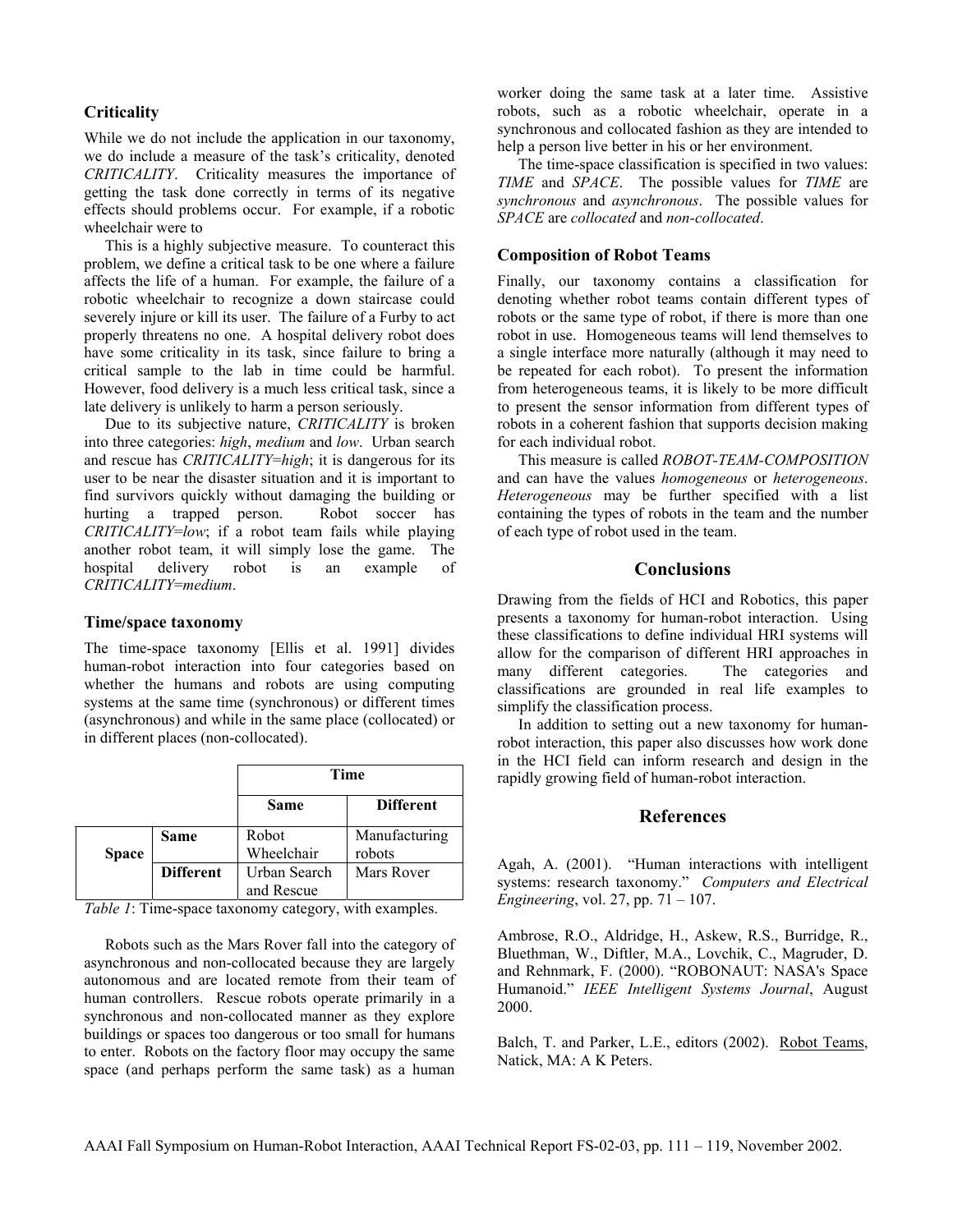Balch, T. (2002). "Taxonomies of multirobot task and reward." In Robot Teams, Balch, T. and Parker, L.E., eds., Natick, MA: A K Peters, 2002, pp. 3 – 22.

Barber, S., Goel, A., and Martin, C. (2000). "Dynamic adaptive autonomy in multi-agent systems." *Journal of Experimental and Theoretical Artificial Intelligence*, 12(2).

Bruemmer, D.J., Dudenhoeffer, D.D., and Marble, J. (2002). "Dynamic autonomy for urban search and rescue." In *Proceedings of the 2002 AAAI Mobile Robot Workshop*, Edmonton, Cananda, August.

Bruemmer, D.J., Marble, J.L., Dudenhoeffer, D.D. (2002). "Intelligent robots for use in hazardous DOE wnvironments." In *Proceedings of the Workshop on Measuring the Performance of Intelligent Systems (PerMIS 2002)*, Gaithersburg, MD, August.

Card, S., Moran, T. and Newell, A. (1983). The Psychology of Human-Computer Interaction. Hillsdale, NJ, Erlbaum.

Casper, J. (2002). "Human-robot interactions during the robot-assisted urban search and rescue response at the World Trade Center." MS Thesis, Computer Science and Engineering, University of South Florida, April 2002.

Casper, J. and Murphy R. (2002). "Workflow study on human-robot interaction in USAR." In *Proceedings of ICRA 2002*, pp. 1997 – 2003.

Drury, J. (2001). "Extending usability inspection evaluation techniques for synchronous collaborative computing applications." Sc.D. Thesis, University of Massachusetts Lowell, Department of Computer Science.

Dudek, G., Jenkin, M., and Milios, E. (2002). "A taxonomy of multirobot systems." In Robot Teams, Balch, T. and Parker, L.E., eds., Natick, MA: A K Peters, 2002, pp.  $3 - 22$ .

Ellis, C. A., Gibbs, S. J., and Rein, G. L. (1991). "Groupware: some issues and experiences." *Communications of the ACM*, **34**(1): 39 – 58.

Fong, T., Thorpe, C., and Baur, C. (2002). "Robot as partner: vehicle teleoperation with collaborative control." In *Multi-Robot Systems: From Swarms to Intelligent Automata (Proceedings from the 2002 NRL Workshop on Multi-Robot Systems)*, A. C. Schultz and L. E. Parker, eds. Kluwer Academic Publishers. pp. 195 – 202.

Grief, I. (1988). Computer-Supported Cooperative Work: A Book of Readings. San Mateo, CA, Morgan Kaufmann Publishers, Inc.

Haigh, K. and Yanco, H.A. (2002). "Automation as caregiver: a survey of issues and technologies." In *Proceedings of the AAAI-2002 Workshop on Automation as Caregiver: The Role of Intelligent Technology in Elder Care*, Edmonton, Alberta, August.

Hewett, T., Baecher, R., Card, S., Carey, T., Gasen, J., Mantei, M., Perlman, G., Strong, G., and Verplank, W. (1992). "ACM SIGCHI curricula for human-computer interaction." Report of the ACM SIGCHI Curriculum Development Group.

Horswill, I. (1995). "Analysis of adaptation and environment." *Artificial Intelligence*, 73(1-2), pp. 1-30.

Kortenkamp, D., Huber, M., Cohen, C., Raschke, U., Bidlack, C., Congdon, C.B., Koss, F., and Weymouth, T. (1993). "Integrated mobile robot design: winning the AAAI-92 Robot Competition." *IEEE Expert*, August.

Kortenkamp, D., Keirn-Schreckenghost, D., and Bonasso, R.P. (2000). "Adjustable control autonomy for manned space flight systems." In *Proceedings of the IEEE Aerospace Conference*.

Kortenkamp, D., Schreckenghost, D., and Martin, C. (2002). "User interaction with multi-robot systems." In *Multi-Robot Systems: From Swarms to Intelligent Automata (Proceedings from the 2002 NRL Workshop on Multi-Robot Systems)*, A. C. Schultz and L. E. Parker, eds. Kluwer Academic Publishers. pp. 213 – 220.

Mittal, V.O., Yanco, H.A., Aronis, J. and Simpson, R., eds. (1998) Lecture Notes in Artificial Intelligence: Assistive Technology and Artificial Intelligence. Springer-Verlag.

Molich, R. and Nielsen, J. (1990). "Improving a humancomputer dialog." *Communications of the ACM,* **33**(3): 338-348.

Morris, A.C., Smart, C.K., and Thayer, S.M. (2002). "Adaptive multi-robot, multi-operator work systems." In *Multi-Robot Systems: From Swarms to Intelligent Automata (Proceedings from the 2002 NRL Workshop on Multi-Robot Systems)*, A. C. Schultz and L. E. Parker, eds. Kluwer Academic Publishers. pp. 203 – 211.

Murphy, R.R. and Rogers, E. (2001). "Human-robot interaction." Final Report for the DARPA/NSF Study on Human-Robot Interaction, September 2001. Available at http://www.csc.calpoly.edu/~erogers/HRI/HRI-reportfinal.html